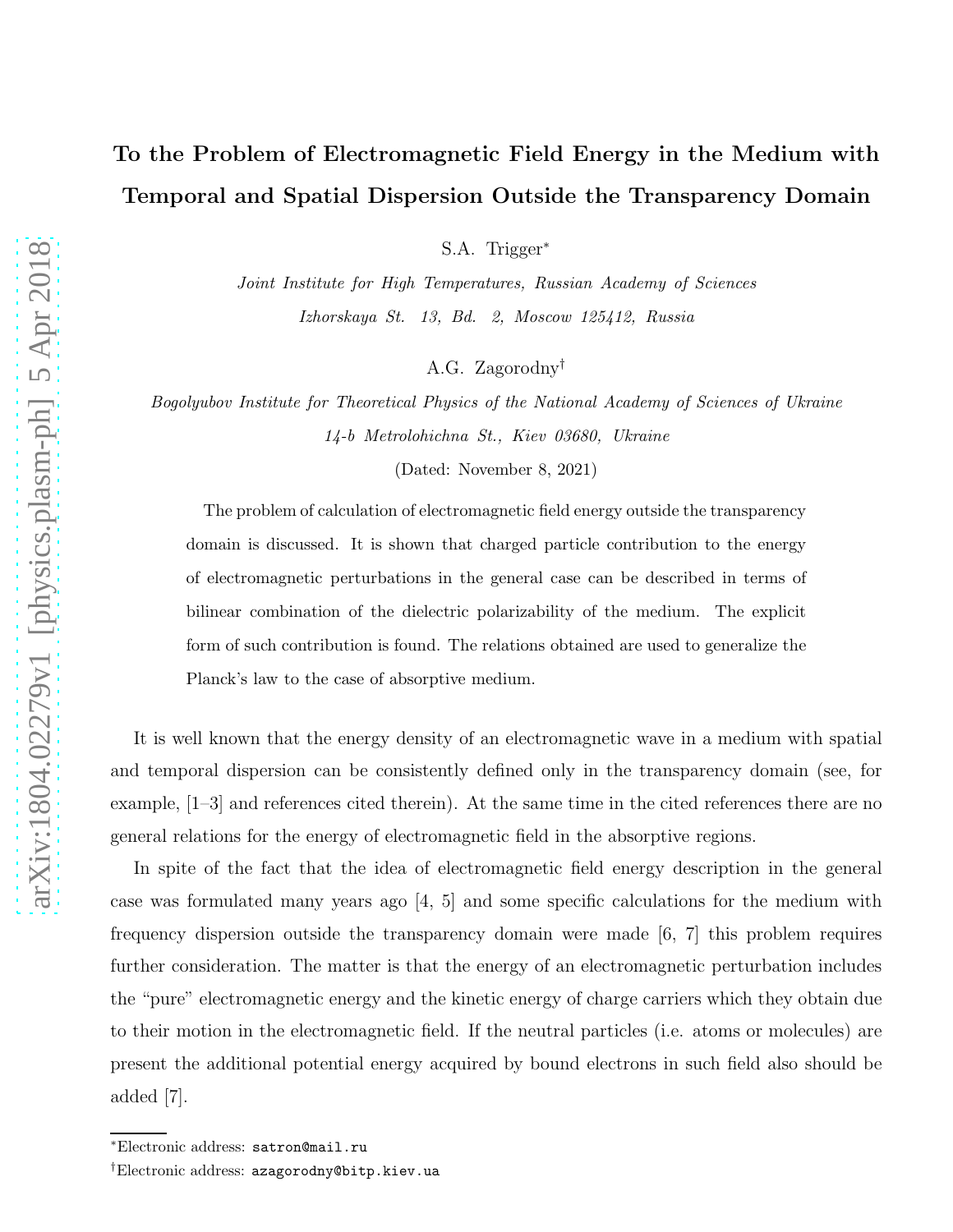The purpose of the present contribution is to derive general relation for the energy of electromagnetic perturbation in the medium with temporal and spatial dispersion outside the transparency domain. We use the idea proposed in [4–7], namely we treat the energy of perturbation as a sum of the electromagnetic field energy and the particle energy (both kinetic and potential) which particles acquire in the field. Obtained relations are applied to calculate the fluctuation field energy and to generalize the Planck formula for the case of non-transparent medium with spatial and temporal dispersion.

We start from the Maxwell equations for electromagnetic field in a medium in the form which is often uses in the plasma theory [2, 3, 8, 9]

$$
\begin{aligned}\n\text{rot } \mathbf{E}(\mathbf{r}, t) &= -\frac{1}{c} \frac{\partial \mathbf{B}(\mathbf{r}, t)}{\partial t}, \\
\text{div } \mathbf{B}(\mathbf{r}, t) &= 0, \\
\text{rot } \mathbf{B}(\mathbf{r}, t) &= \frac{1}{c} \frac{\partial \mathbf{D}(\mathbf{r}, t)}{\partial t} + \frac{4\pi}{c} \mathbf{J}^{e}(\mathbf{r}, t), \\
\text{div } \mathbf{D}(\mathbf{r}, t) &= 4\pi \rho^{e}(\mathbf{r}, t),\n\end{aligned} \tag{1}
$$

where  $J^e(r, t)$  and  $\rho^e(r, t)$  are the external sources, if present. In the case under consideration  $\mathbf{H}(\mathbf{r},t) \equiv \mathbf{B}(\mathbf{r},t)$ , and total medium response to the electromagnetic field is described by dielectric permittivity tensor  $\varepsilon_{ij}(\mathbf{r}, \mathbf{r}'; t - t')$  or the conductivity tensor  $\sigma_{ij}(\mathbf{r}, \mathbf{r}'; t - t')$  [8]

$$
D_i(\mathbf{r},t) = \int_{-\infty}^t dt' \int d\mathbf{r}' \varepsilon_{ij}(\mathbf{r},\mathbf{r}';t-t')E_j(\mathbf{r}',t')
$$
  

$$
J_i(\mathbf{r},t) = \int_{-\infty}^t dt' \int d\mathbf{r}' \sigma_{ij}(\mathbf{r},\mathbf{r}';t-t')E_j(\mathbf{r}',t')
$$
(2)

where  $J_i(\mathbf{r}, t)$  is the total induced current which, by definition, includes all kinds of response. Therefore, the tensors  $\varepsilon_{ij}(\mathbf{r}, \mathbf{r}'; t - t')$  and  $\sigma_{ij}(\mathbf{r}, \mathbf{r}'; t - t')$  are related as follows

$$
\varepsilon_{ij}(\mathbf{r}, \mathbf{r}'; t - t') = \delta_{ij}\delta(\mathbf{r} - \mathbf{r}')\delta(t - t') + \int_{t'}^{t} dt'' \sigma_{ij}(\mathbf{r}, \mathbf{r}'; t'' - t'). \tag{3}
$$

We need also the equations describing interaction of electromagnetic fields with a medium. In what follows we illustrate the possibility to calculate the energy of electromagnetic perturbation outside the transparency domain using as an example of plasma-like medium. So, we supplement Eqs.  $(1)$ ,  $(2)$  by the kinetic equation for plasma particles

$$
\left\{\frac{\partial}{\partial t} + \mathbf{v}\frac{\partial}{\partial \mathbf{r}} + \frac{e_{\alpha}}{m_{\alpha}}\mathbf{F}^{\text{ext}} + \frac{e_{\alpha}}{m_{\alpha}}\left[\mathbf{E}(\mathbf{r},t) + \frac{\mathbf{v}}{c} \times \mathbf{B}(\mathbf{r},t)\right]\frac{\partial}{\partial \mathbf{v}}\right\} \cdot f_{\alpha}(\mathbf{r},\mathbf{v},t) = \mathbf{I}_{\alpha},\tag{4}
$$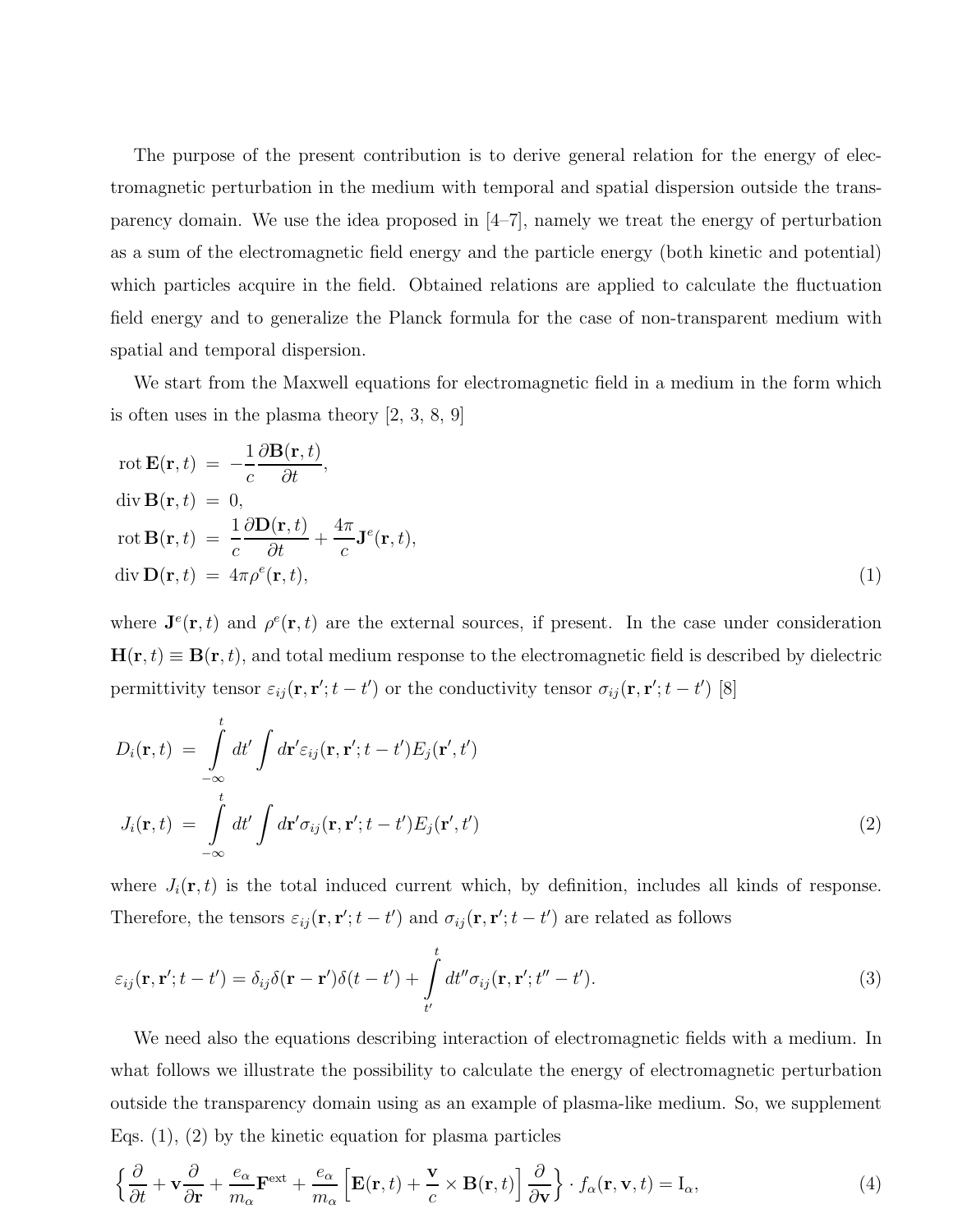where  $f_{\alpha}(\mathbf{r}, \mathbf{v}, t)$  is the distribution function of particles of  $\alpha$  species,  $I_{\alpha}$  is the collision term,  $\mathbf{F}^{\text{ext}}$ is the external force field, if present, rest of notation is traditional.

Eq. (4) is valid in the case of classical plasma-like medium. The appropriate calculations for the case of combined plasma-molecular medium can be performed using the model of bound particles (see, for instance, Ref. [7, 10, 11]). Quantum description of both plasma and plasma-molecular systems is also possible [9, 11, 12]. However, since the formulation of the general approach will not require the explicit form of the response function (except the calculation of specific examples) we need to know only general relation between the induced macroscopic currents  $J(r, t)$  and selfconsistent electric field  $\mathbf{E}(\mathbf{r},t)$  given by Eq. (2).

Using Eqs. (1) one obtains the well-known equation

$$
\frac{1}{4\pi} \left\{ \mathbf{E} \frac{\partial \mathbf{D}}{\partial t} + \mathbf{B} \frac{\partial \mathbf{B}}{\partial t} \right\} + \mathbf{J}^{\text{ext}} \mathbf{E} = -\frac{c}{4\pi} \text{div} \left[ \mathbf{E} \mathbf{B} \right],\tag{5}
$$

which is reduced to the Pointing equation in the case of non-dispersive medium. It can be used also to calculate the energy  $W_{\omega}$  of quasi-monochromatic field in the case of weakly absorbing homogeneous medium [7] and to recover the well-known Brillouin formula

$$
W_{\omega} = \frac{1}{16\pi} \left\{ \frac{\partial}{\partial \omega} [\omega \varepsilon_{ij}(\omega)] E_{\mathbf{k},i} E_{\mathbf{k},j}^* + B_{\mathbf{k},i} B_{\mathbf{k},j}^* \right\}.
$$
 (6)

This equation is frequently used to calculate the energy density with regard to the influence of frequency dispersion [13, 14], however Eq. (6) cannot be used in the case of strongly absorptive medium. In such case the treatment presented in Ref. [15] for lossless dissipative medium is also inappropriate. To get rid of the above mentioned restriction we derive equation for energy balance which takes into account the particle energy explicitly. This idea was suggested by V. Ginzburg [4, 5]. In order to derive such equation it is necessary to multiply the kinetic equation (4) by  $n_{\alpha}m_{\alpha}v^2$  ( $n_{\alpha}$  is the density of particle of  $\alpha$  species) and integrate over the velocity **v**. The result is

$$
\frac{\partial}{\partial t} \int d\mathbf{v} \frac{n_{\alpha} m_{\alpha} v^2}{2} f_{\alpha}(X, t) + \frac{\partial}{\partial \mathbf{r}} \int d\mathbf{v} \mathbf{v} \frac{n_{\alpha} m_{\alpha} v^2}{2} f_{\alpha}(X, t) \n+ \int d\mathbf{v} \frac{n_{\alpha} e_{\alpha} v^2}{2} \left[ \mathbf{E} + \frac{v}{c} \times \mathbf{B} \right] \frac{\partial f_{\alpha}(X, t)}{\partial v} = \int d\mathbf{v} \frac{m_{\alpha} v^2}{2} I_{\alpha}.
$$
\n(7)

Taking into account that  $\int d\mathbf{v} \frac{m_{\alpha}v^2}{2}$  $\frac{\alpha v^2}{2}I_\alpha = 0$  and the equality

$$
\sum_{\alpha} \int d\mathbf{v} \frac{n_{\alpha} e_{\alpha} v^2}{2} \left[ \mathbf{E} + \frac{\mathbf{v}}{c} \times \mathbf{B} \right] \frac{\partial f_{\alpha}(X, t)}{\partial \mathbf{v}} = -e_{\alpha} n_{\alpha} \int d\mathbf{v} \, \mathbf{v} \mathbf{E} f_{\alpha}(X, t) = -\mathbf{E} \mathbf{J} \;, \tag{8}
$$

and combining Eqs. (7), (8) with the Eq. (5), which can be written in the form

$$
\frac{1}{4\pi} \left\{ \mathbf{E} \frac{\partial \mathbf{E}}{\partial t} + \mathbf{B} \frac{\partial \mathbf{B}}{\partial t} \right\} + \mathbf{E} \mathbf{J} + \mathbf{J}^e \mathbf{E} = -\frac{c}{4\pi} \text{div} \left[ \mathbf{E} \mathbf{B} \right],\tag{9}
$$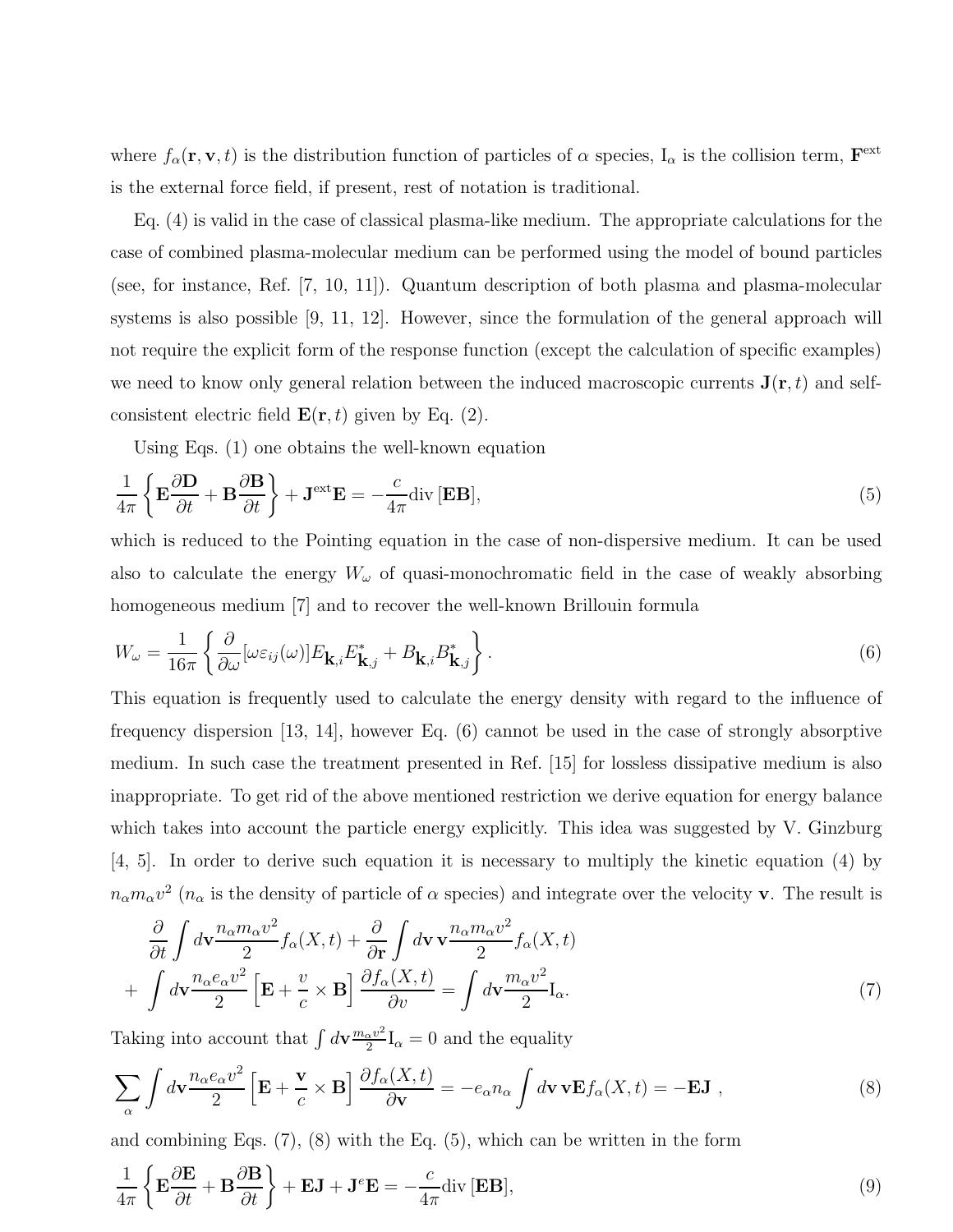one obtains the equation for the energy balance [5, 6]

$$
\frac{\partial}{\partial t} \left\{ \frac{1}{8\pi} \left( \mathbf{E}^2(\mathbf{r}, t) + \mathbf{B}^2(\mathbf{r}, t) \right) + \sum_{\alpha} \int d\mathbf{v} \frac{n_{\alpha} m_{\alpha} c v^2}{2} f_{\alpha}(X, t) \right\} \n+ \frac{\partial}{\partial \mathbf{r}} \left\{ \frac{c}{4\pi} \left[ \mathbf{E}(\mathbf{r}, t) \times \mathbf{B}(\mathbf{r}, t) \right] + \sum_{\alpha} \int d\mathbf{v} \, \mathbf{v} \frac{n_{\alpha} m_{\alpha} c v^2}{2} f_{\alpha}(X, t) \right\} + \mathbf{J}^{\text{ext}}(\mathbf{r}, t) \mathbf{E}(\mathbf{r}, t) = 0,
$$
\n(10)

where the terms responsible for the particle energy and energy flux are present in the explicit form. We see that there is no need to extract the particle energy term from the quantity  $\mathbf{E}\frac{\partial \mathbf{D}}{\partial t}$  as it is done for derivation of Eq. (6). It is sufficient to use the solution of the kinetic equations.

Thus, the problem under consideration can be solved, if the distribution function is known. On the other hand, Eq. (10) makes it possible to use physical arguments to describe the particle energy contribution to the energy of perturbation without restriction to the treatment of the case of transparent medium.

In the zero-order approximation on the gas-dynamic parameter  $(l/L \ll 1$ , where l is the mean free path,  $L$  is the size of the system) the solution of the kinetic equation  $(4)$  can be written in the form of the local Maxwellian distribution [12]

$$
f_{\alpha}(X,t) = \frac{n_{\alpha}(\mathbf{r},t)}{n_{\alpha}} \left(\frac{m_{\alpha}}{2\pi T_{\alpha}(\mathbf{r},t)}\right)^{3/2} \exp\left[-\frac{m_{\alpha}(\mathbf{v}-\mathbf{u}_{\alpha}(\mathbf{r},t))}{2T_{\alpha}(\mathbf{r},t)}\right],
$$
\n(11)

where

$$
n_{\alpha}(\mathbf{r},t) = n_{\alpha} \int d\mathbf{v} f_{\alpha}(X,t),
$$
  
\n
$$
u_{\alpha}(\mathbf{r},t) = \frac{n_{\alpha} \int \mathbf{v} d\mathbf{v} f_{\alpha}(X,t)}{n_{\alpha}(\mathbf{r},t)},
$$
  
\n
$$
T_{\alpha}(\mathbf{r},t) = \frac{n_{\alpha} \int d\mathbf{v} (m_{\alpha}/2) (\mathbf{v} - \mathbf{u}_{\alpha}(\mathbf{r},t))^2 f_{\alpha}(X,t)}{3n_{\alpha}(\mathbf{r},t)}.
$$
\n(12)

Within such an approximation we can present the full  $W$  energy density as follows

$$
W = W_F + W_T + W_K = \frac{1}{8\pi} \left( \mathbf{E}^2(\mathbf{r}, t) + \mathbf{B}^2(\mathbf{r}, t) \right)
$$
  
+ 
$$
\sum_{\alpha} \left( \frac{3}{2} n_{\alpha}(\mathbf{r}, t) T_{\alpha}(\mathbf{r}, t) + \frac{m_{\alpha} n_{\alpha}(\mathbf{r}, t) \mathbf{u}_{\alpha}^2(\mathbf{r}, t)}{2} \right),
$$
 (13)

where the field  $W_F$ , thermal  $W_T$  and kinetic  $W_K$  energies are equal respectively

$$
W_F = \frac{1}{8\pi} \left( \mathbf{E}^2(\mathbf{r}, t) + \mathbf{B}^2(\mathbf{r}, t) \right),
$$
  
\n
$$
W_T = \sum_{\alpha} \frac{3}{2} n_{\alpha}(\mathbf{r}, t) T_{\alpha}(\mathbf{r}, t),
$$
  
\n
$$
W_K = \sum_{\alpha} n_{\alpha}(\mathbf{r}, t) \frac{m_{\alpha} u_{\alpha}^2(\mathbf{r}, t)}{2}.
$$
\n(14)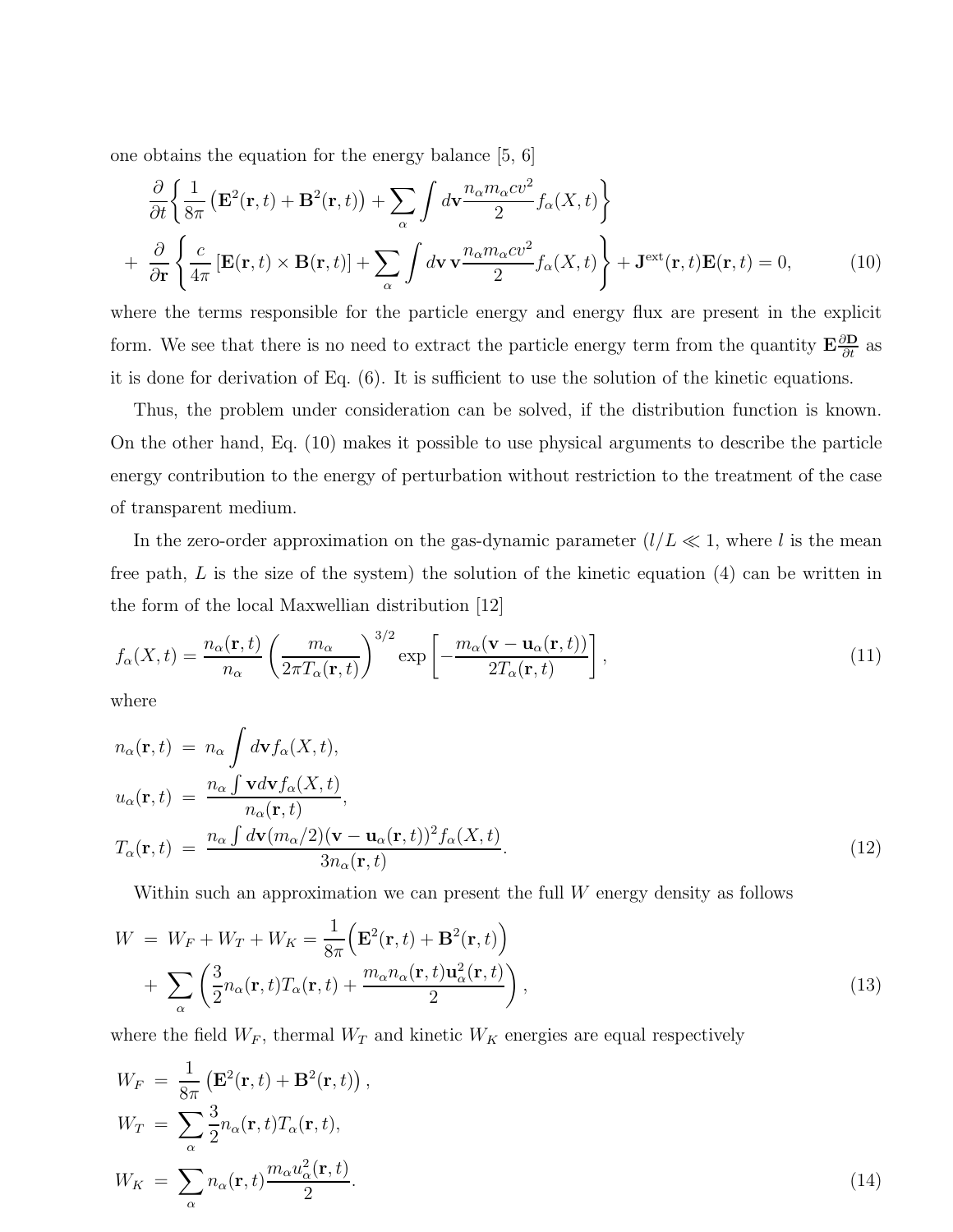Since  $W_T$  is the heat produced by perturbation we can treat the energy associated with the electromagnetic field as the sum of  $W_F$  and  $W_K$ .

Restricting ourselves by the second order approximation in perturbation, we can rewrite the part of energy  $W_K$  as

$$
W_K = \sum_{\alpha} \frac{n_{\alpha} m_{\alpha} \mathbf{u}_{\alpha}^2(\mathbf{r}, t)}{2} = \sum_{\alpha} \frac{m_{\alpha}}{2e_{\alpha}^2 n_{\alpha}} J_{\alpha}^2(\mathbf{r}, t). \tag{15}
$$

Here  $J_{\alpha}(\mathbf{r},t)$  is the partial contribution of the particle of  $\alpha$  species to the induced current  $J(\mathbf{r},t)=\sum_{\alpha}J_{\alpha}(\mathbf{r},t).$ 

Notice, that Eq. (15) directly follows from the transparent physical treatment: the kinetic energy acquired by particles under the action of electromagnetic field can be directly expressed in terms of the averaged induced velocity. Namely this approach was used by V. Ginzburg to estimate the energy density of particles in the case of cold plasmas. However, as is seen Eq. (15) do not require such restriction.

The generalization of the results obtained in [6, 7] can be achieved using the relation between the induced current and electric field (2) that gives

$$
W_K = \sum_{\alpha} \frac{m_{\alpha}}{2e_{\alpha}^2 n_{\alpha}} \int_{-\infty}^t dt' \int d\mathbf{r}' \sigma_{ij}^{(\alpha)}(\mathbf{r}, \mathbf{r}'; t, t') \cdot \int_{-\infty}^t dt'' \int d\mathbf{r}'' \sigma_{ij}^{(\alpha)}(\mathbf{r}, \mathbf{r}''; t, t'') E_j(\mathbf{r}', t') E_k(\mathbf{r}'', t'')
$$
  
\n
$$
= \sum_{\alpha} \frac{m_{\alpha}}{2e_{\alpha}^2 n_{\alpha}} \int \frac{d\omega}{2\pi} \int \frac{d\mathbf{k}}{(2\pi)^3} \int \frac{d\omega}{2\pi} \int \frac{d\mathbf{k}'}{(2\pi)^3}
$$
  
\n
$$
e^{-i(\omega - \omega')t} e^{i(\mathbf{k} - \mathbf{k}')\mathbf{r}} \sigma_{ij}^{(\alpha)}(\mathbf{k}, \omega) \sigma_{ik}^{(\alpha)*}(\mathbf{k}', \omega') E_{i\mathbf{k}\omega} E_{jk'\omega'}^*,
$$
 (16)

where  $\sigma_{ij}^{(\alpha)}(\mathbf{k},\omega)$  is the partial contribution of particles of  $\alpha$  species to the conductivity tensor of the system

$$
\sigma_{ij}^{(\alpha)}({\bf k},\omega)=\sum_{\alpha}\sigma_{ij}^{(\alpha)}({\bf k},\omega),
$$

or in terms of the generalized polarizability  $\chi_{ij}^{(\alpha)}(\mathbf{k},\omega) \equiv \frac{4\pi i}{\omega}$  $\frac{\partial \pi i}{\partial \omega} \sigma_{ij}^{(\alpha)}(\mathbf{k}, \omega)$  the effective energy of electromagnetic perturbation in the medium  $W_F^{\text{eff}} \equiv W_F + W_K$  can be written as

$$
W_{F}^{\text{eff}} = \frac{1}{8\pi} \int \frac{d\mathbf{k}}{(2\pi)^{3}} \int \frac{d\mathbf{k}'}{(2\pi)^{3}} \int \frac{d\omega}{2\pi} \int \frac{d\omega'}{2\pi} e^{i(\mathbf{k} - \mathbf{k}')\mathbf{r}} e^{-i(\omega - \omega')t}
$$

$$
\cdot \left\{ \frac{k_{i}k'_{j}}{\mathbf{k}\mathbf{k}'} + \left( 1 + \frac{c^{2}}{\omega\omega'}\mathbf{k}\mathbf{k}' \right) \left( \delta_{ij} - \frac{k_{i}k'_{j}}{\mathbf{k}\mathbf{k}'} \right) + \sum_{\alpha = e,i} \frac{\omega^{2}}{\omega_{p\alpha}^{2}} \chi_{ki}^{(\alpha)}(\mathbf{k}, \omega) \chi_{\mathbf{k}j}^{(\alpha)*}(\mathbf{k}', \omega') \right\} E_{i\mathbf{k}\omega} E_{j\mathbf{k}'\omega'}^{*}, (17)
$$

where  $\omega_{p\alpha}^2 = 4\pi e_{\alpha}^2 n_{\alpha}/m_{\alpha}$ .

This is the general relation for the electromagnetic perturbation energy in plasma-like medium.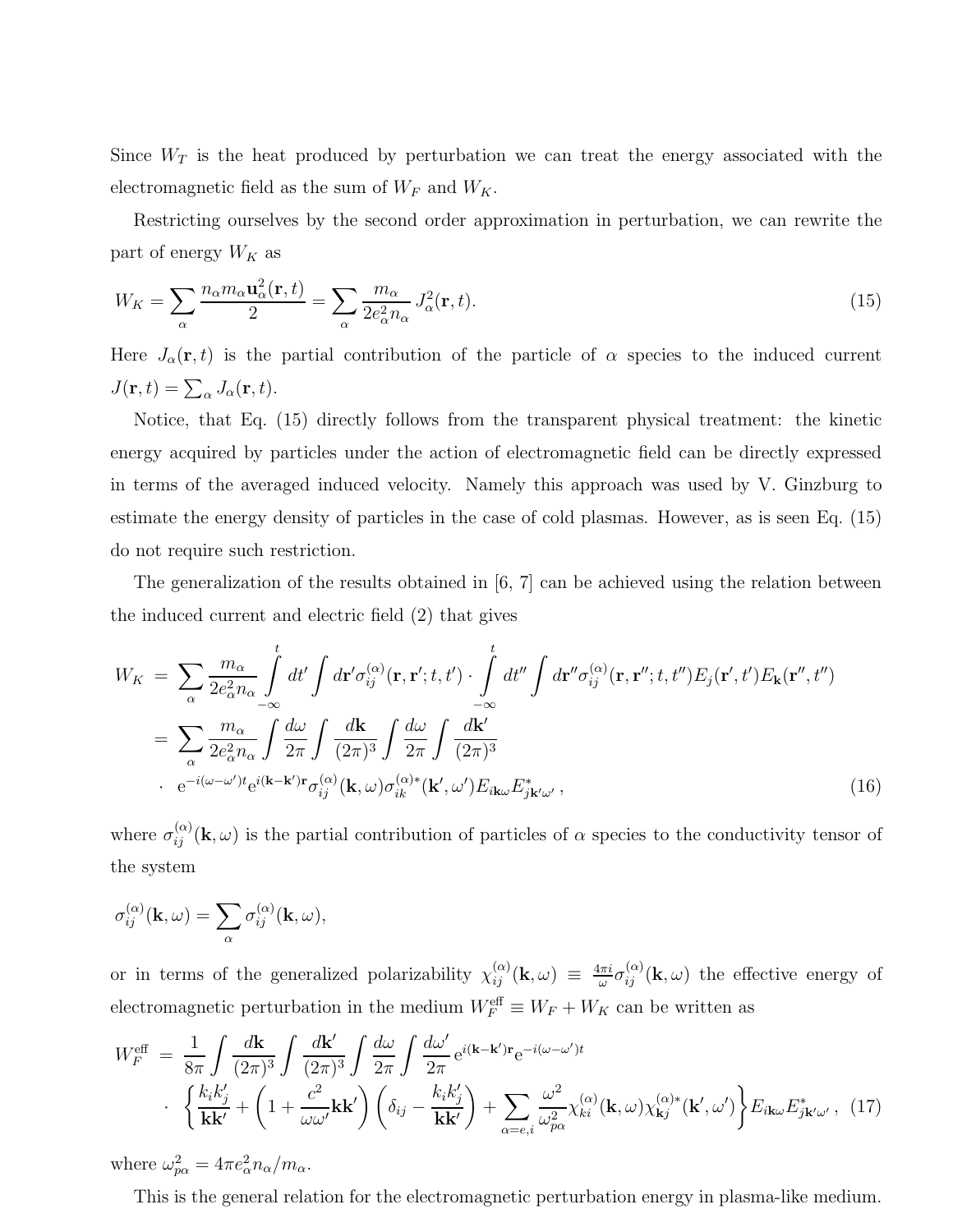Notice, that Eq. (15) can be used also to estimate the kinetic energy of bound electrons in atoms and molecules. However, in such a case along with the kinetic energy of electrons the energy of electromagnetic perturbation includes the potential energy of bound electrons in the fields of ions with which they are bound. In the case of classical model of atom-oscillator  $(7, 12)$  such energy can be estimated as

$$
W_U = n_m \frac{\omega_0^2 r_m^2(\mathbf{r}, t)}{2}.
$$

Here  $n_m$  is the density of bound electrons,  $\omega_0$  is the eigenfrequency of the oscillator,  $\mathbf{r}_m(\mathbf{r}, t)$  is the oscillation amplitude of the bound electron. Since  $\mathbf{u}_m(\mathbf{r},t) = \frac{d\mathbf{r}_m(\mathbf{r},t)}{dt}$ , the energy  $W_B$  can be expressed in terms of the mean velocity  $\mathbf{u}_m(\mathbf{r}, t)$ , i.e. in terms of the induced current of the bound electrons. Thus,

$$
W_U = \frac{1}{8\pi} \int \frac{d\mathbf{k}}{(2\pi)^3} \int \frac{d\mathbf{k}'}{(2\pi)^3} \int \frac{d\omega}{2\pi} \int \frac{d\omega'}{2\pi} e^{i(\mathbf{k} - \mathbf{k}')\mathbf{r}}
$$

$$
e^{-i(\omega - \omega')t} \frac{\omega_0^2}{\omega_{pm}^2} \chi_{ki}^{(m)}(\mathbf{k}, \omega) \chi_{lj}^{(m)*}(\mathbf{k}', \omega') E_{i\mathbf{k}\omega} E_{j\mathbf{k}'\omega'}^*,
$$
(18)

where  $\chi_{ij}^{(m)}(\mathbf{k}, \omega)$  in the case of classical model of atom-oscillator is given by [10]

$$
\chi_{ij}^{(m)}(\mathbf{k},\omega) = -\delta_{ij} \int d\mathbf{v} \frac{\omega_{pm}^2 f_{0m}(\mathbf{v})}{(\omega - \mathbf{k}\mathbf{v})^2 - \omega_0^2 + i\gamma(\omega - \mathbf{k}\mathbf{v})}, \qquad \omega_{pm}^2 = \frac{4\pi e_b^2 n_m}{m_b},\tag{19}
$$

 $f_{0m}(\mathbf{v})$  is the distribution function of bound particles (atoms, or molecules),  $e_b$  and  $m_b$  are the effective charge and the reduced mass of bound electron.

So, in the case of plasma-molecular system the energy of perturbation can be written as

$$
W = W_F^{\text{eff}} + W_U = W_F + W_K + W_U = \frac{1}{8\pi} \int \frac{d\mathbf{k}}{(2\pi)^3} \int \frac{d\mathbf{k}'}{(2\pi)^3} \int \frac{d\omega}{2\pi} \int \frac{d\omega'}{2\pi} e^{i(\mathbf{k} - \mathbf{k}')\mathbf{r}} e^{-i(\omega - \omega')t}
$$
  

$$
\cdot \left\{ \left( \delta_{ij} - \frac{k_i k'_j}{\mathbf{k}'} \right) \left( 1 + \frac{c^2 \mathbf{k} \mathbf{k}'}{\omega^2} \right) + \frac{k_i k'_j}{\mathbf{k} \mathbf{k}'} + \sum_{\alpha = e,i} \frac{\omega^2}{\omega_{p\alpha}^2} \chi_{ki}^{(\alpha)}(\mathbf{k}, \omega) \chi_{kj}^{(\alpha)*}(\mathbf{k}', \omega')
$$
  

$$
+ \frac{\omega^2 + \omega_0^2}{\omega_{pm}^2} \chi_{ki}^{(m)}(\mathbf{k}, \omega) \chi_{kj}^{(m)*}(\mathbf{k}', \omega') \right\} \cdot E_{i\mathbf{k}\omega} E_{j\mathbf{k}'\omega}^*.
$$
 (20)

Notice, that this equation remains valid in the case of quantum description, if the polarizabilities  $\chi_{ij}^{(\alpha)}(\mathbf{k},\omega)$   $(\alpha=e,i,m)$  are calculated within the framework of quantum theory (see, for example, Ref. [11, 12]).

In the case of the monochromatic field  $\mathbf{E}(\mathbf{r},t) = \frac{1}{2} \{ \mathbf{E}(\mathbf{r})e^{-i\omega t} + \mathbf{E}^*(\mathbf{r})e^{i\omega t} \}$ , after the averaging over the period of oscillation  $T = 2\pi$  and the volume of the system V, Eq. (20) is reduced to

$$
\overline{W} \equiv \overline{W}_{F}^{\text{eff}} + \overline{W}_{U} = \frac{1}{16\pi V} \int \frac{d\mathbf{k}}{(2\pi)^{3}} \left\{ \left( \delta_{ij} - \frac{k_{i}k_{j}}{k^{2}} \right) \left( 1 + \frac{c^{2}k^{2}}{\omega^{2}} \right) + \frac{k_{i}k_{j}}{k^{2}} \right. \right.
$$
\n
$$
+ \sum_{\alpha = e,i} \frac{\omega^{2}}{\omega_{p\alpha}^{2}} \chi_{ki}^{(\alpha)}(\mathbf{k}, \omega) \chi_{kj}^{(\alpha)*}(\mathbf{k}, \omega) + \frac{\omega^{2} + \omega_{0}^{2}}{\omega_{pm}^{2}} \chi_{ki}^{(m)}(\mathbf{k}, \omega) \chi_{kj}^{(m)*}(\mathbf{k}, \omega) \right\} \overline{E_{\mathbf{k}i} E_{\mathbf{k}j}^{*}}.
$$
\n(21)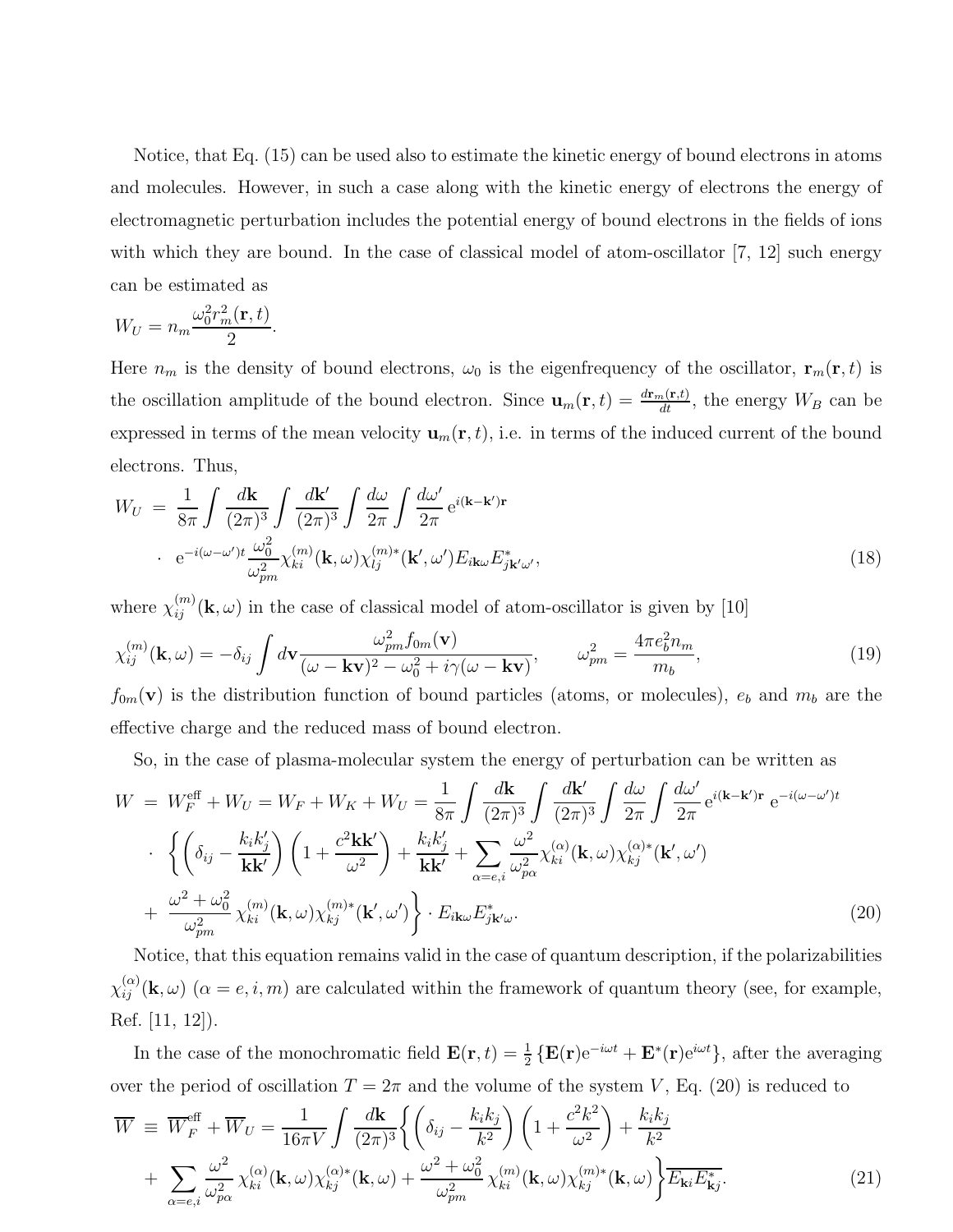Let us consider the case when the spatial dispersion is formally neglected, i.g., we put  $\chi_{ij}^{(\alpha)}(\mathbf{k},\omega) = \chi_{ij}^{(\alpha)}(\omega)$ . In this case, equation (21) is simplified to

$$
\overline{W} \equiv \overline{W}_E + \overline{W}_B,\tag{22}
$$

where

$$
\overline{W}_{E} = \frac{1}{16\pi} \left\{ \delta_{ij} + \sum_{e,i,m} \frac{\omega^{2} + \omega_{0\alpha}^{2}}{\omega_{p\alpha}^{2}} \chi_{ki}^{(\alpha)}(\omega) \chi_{kj}^{(\alpha)*}(\omega) \right\} \overline{E_{i}E_{j}^{*}},
$$
\n
$$
\overline{W}_{B} = \frac{1}{16\pi} |\overline{B}|^{2}, \quad |\overline{B}|^{2} = \frac{1}{V} \int d\mathbf{r} |\mathbf{B}(\mathbf{r})|^{2},
$$
\n
$$
\overline{E_{i}E_{j}^{*}} = \frac{1}{V} \int d\mathbf{r} E_{i}(\mathbf{r}) E_{j}^{*}(\mathbf{r}), \qquad \omega_{0\alpha} = \begin{cases} 0, & \alpha = e, i \\ \omega_{0}, & \alpha = m \end{cases}.
$$
\n(23)

Using (22), (23) it is easy to recover the results obtained in Refs. [6, 7] for the electric field energy density outside the transparency domain. For example, in the case of cold molecular system

$$
\chi_{ij}^{(m)}(\omega) = -\delta_{ij}\frac{\omega_{pm}^2}{\omega^2 - \omega_0^2 + i\gamma\omega},\tag{24}
$$

that leads to

$$
\overline{W}_E = \frac{1}{16\pi} \overline{|\mathbf{E}|^2} \left[ 1 + \frac{\omega_{pm}^2(\omega^2 + \omega_0^2)}{(\omega^2 - \omega_0^2)^2 + \gamma^2 \omega^2} \right].
$$
\n(25)

In the case of cold plasma

$$
\chi_{ij}^{(e)}(\omega) = -\delta_{ij} \frac{\omega_{pe}^2}{\omega(\omega + i\nu_e)},\tag{26}
$$

where  $\nu_e$  is the effective collision frequency, that gives

$$
\overline{W}_E = \frac{1}{16\pi} \left[ 1 + \frac{\omega_{pe}^2}{\omega^2 + \nu_e} \right] \overline{|\mathbf{E}|^2}.
$$
\n(27)

Eqs. (25) and (27) are in agreement with the well-known relation (see the first term in Eq. (6))

$$
\overline{W} = \frac{1}{16\pi} \frac{\partial}{\partial \omega} \left[ \omega \text{Re} \,\varepsilon_{ij}(\omega) \right] \overline{E_i E_j^*}
$$
\n(28)

only in the case of nondissipative systems ( $\gamma = 0$  and  $\nu = 0$ ).

It is easy to show that Eq. (21) can be also applied to description of the energy density of fluctuation. Performing statistical averaging of Eq. (21), one obtains

$$
\langle W \rangle = \frac{1}{8\pi} \int \frac{d\mathbf{k}}{(2\pi)^3} \int \frac{d\omega}{2\pi} \left\{ \frac{k_i k_j}{k^2} + \left( 1 + \frac{c^2 k^2}{\omega^2} \right) \left( \delta_{ij} - \frac{k_i k_j}{k^2} \right) \right. \\ \left. + \sum_{\alpha = e, i, m} \frac{\omega^2 + \omega_{0\alpha}^2}{\omega_{p\alpha}^2} \chi_{ki}^{(\alpha)}(\mathbf{k}, \omega) \chi_{kj}^{(\alpha)*}(\mathbf{k}, \omega) \right\} \langle \delta E_i \delta E_j \rangle_{\mathbf{k}\omega}.
$$
 (29)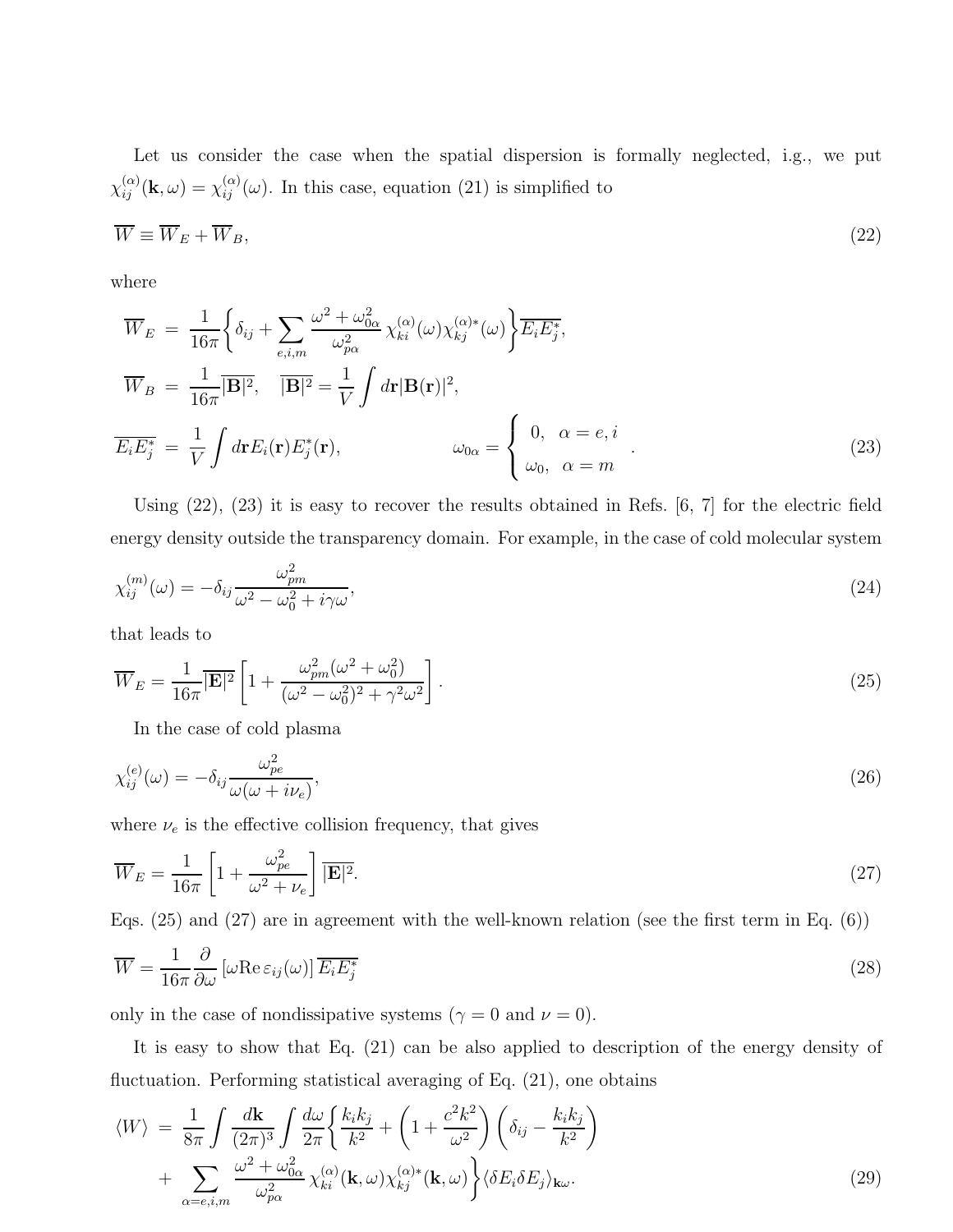Deriving Eq. (29) we take into account that

$$
\langle \delta E_{i\mathbf{k}\omega} \delta E_{j\mathbf{k}'\omega'}^* \rangle = (2\pi)^4 \delta(\mathbf{k} - \mathbf{k}') \delta(\omega - \omega') \langle \delta E_i \delta E_j \rangle_{\mathbf{k}\omega},\tag{30}
$$

where

$$
\langle \delta E_i \delta E_j \rangle_{\mathbf{k}\omega} = \int d\mathbf{R} e^{-i\mathbf{k}\mathbf{R}} \int d\omega e^{+i\omega\tau} \langle \delta E_i(\mathbf{r}, t) \delta E_j(\mathbf{r}', t') \rangle_{\mathbf{k}\omega}, \qquad \mathbf{R} = \mathbf{r} - \mathbf{r}', \qquad \tau = t - t'. \tag{31}
$$

In the case of equilibrium system  $\langle \delta E_i \delta E_j \rangle_{\mathbf{k}\omega}$  is given by the fluctuation dissipation theorem (see, for example, [2, 3])

$$
\langle \delta E_i \delta E_j \rangle_{\mathbf{k}\omega} = \frac{4\pi i}{\omega} \theta(\omega) \left\{ \Lambda_{ij}^{-1}(\mathbf{k}, \omega) - \Lambda_{ji}^{-1*}(\mathbf{k}, \omega) \right\}.
$$
 (32)

Here

$$
\theta \equiv \frac{\hbar\omega}{2} \text{cth} \frac{\hbar\omega}{2T}, \qquad \Lambda_{ij}(\mathbf{k}, \omega) = \varepsilon_{ij}(\mathbf{k}, \omega) - \frac{k^2 c^2}{\omega^2} \left(\delta_{ij} - \frac{k_i k_j}{k^2}\right). \tag{33}
$$

Further simplification of (29), (33) can be done in the case of isotopic system for which

$$
\varepsilon_{ij}(k,\omega) = \varepsilon_{\rm T}(\mathbf{k},\omega) \left(\delta_{ij} - \frac{k_i k_j}{k^2}\right) + \varepsilon_{\rm L}(\mathbf{k},\omega) \frac{k_i k_j}{k^2},\tag{34}
$$

where  $\varepsilon_{\rm T}({\bf k},\omega)$  and  $\varepsilon_{\rm L}({\bf k},\omega)$  are the transverse and longitudinal parts of the dielectric permittivity tensor.

Substitution of (34) into (32) and (29) yields

$$
\langle W \rangle = \int_{0}^{\infty} \langle W \rangle_{\omega} d\omega, \tag{35}
$$

where for the general case of the non-transparent medium

$$
\langle W \rangle_{\omega} = \frac{\theta(\omega)}{2\pi^3 \omega} \int_{0}^{\infty} dk \, k^2 \Big\{ \frac{\text{Im} \, \varepsilon_{\text{L}}(k,\omega)}{|\varepsilon_{\text{L}}(k,\omega)|^2} \cdot \left[ 1 + \sum_{e,i,m} \frac{\omega^2 + \omega_{0\alpha}^2}{\omega_{p\alpha}^2} |\chi_{\text{L}}^{(\alpha)}(\mathbf{k},\omega)|^2 \right] + \frac{2 \text{Im} \, \varepsilon_{\text{T}}(k,\omega)}{|\varepsilon_{\text{T}}(k,\omega) - (k^2 c^2) / (\omega^2)|^2} \cdot \left[ 1 + \frac{k^2 c^2}{\omega^2} + \sum_{e,i,m} \frac{\omega^2 + \omega_{0\alpha}^2}{\omega_{p\alpha}^2} |\chi_{\text{T}}^{(\alpha)}(\mathbf{k},\omega)|^2 \right] \Big\}.
$$
 (36)

In the case of negligible dissipation we can use the approximation of the type

$$
\frac{\operatorname{Im}\varepsilon_{\mathrm{T}}}{|\varepsilon_{\mathrm{T}}(k,\omega) - (k^2 c^2)/(\omega^2)|^2} \simeq \pi \delta \left( \operatorname{Re}\varepsilon_{\mathrm{T}}(k,\omega) - \frac{k^2 c^2}{\omega^2} \right). \tag{37}
$$

In the case of cold plasma at  $\omega \gg \nu$ 

$$
\varepsilon_{\rm T}(\omega) \simeq 1 - \frac{\omega_p^2}{\omega^2}
$$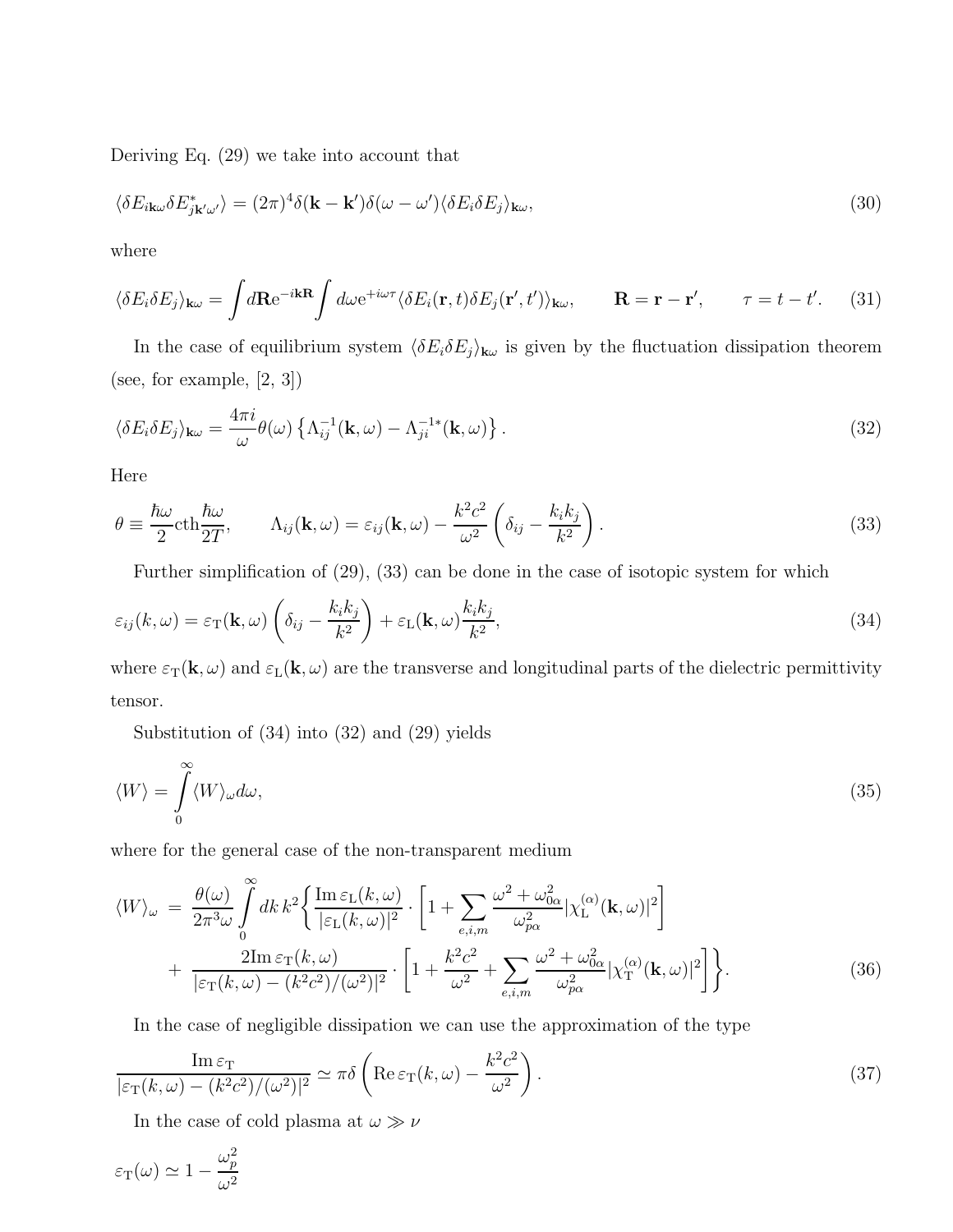and

$$
\langle W \rangle_{\omega} = \frac{\omega^2 \theta(\omega)}{2\pi^2 c^3} \sqrt{\varepsilon(\omega)} \left( 1 + \varepsilon(\omega) + \frac{\omega_{pe}^2}{\omega^2} \right) = \frac{\omega^2 \theta(\omega)}{\pi^2 c^3} \sqrt{\varepsilon(\omega)} \tag{38}
$$

This result is in agreement with the well-known result for the energy density in the dispersive transparent medium [16]. If we rewrite (38) in the form

$$
\langle W \rangle_{\omega} = \frac{\hbar \omega^3}{\pi^2 c^3} \left\{ \frac{1}{2} + \frac{1}{e^{(\hbar \omega)/T} - 1} \right\} \sqrt{\varepsilon(\omega)} \tag{39}
$$

we can interpret the second term in the sum (39) as the generalization of the Planck formula for the transparent plasma. This generalization follows from straightforward consideration of the transverse oscillations  $\omega = \sqrt{c^2 k^2 + \omega_p^2}$  in plasma as a non-damping boson quasiparticles [17].

In the case of molecular medium  $\gamma \to 0$ 

$$
\varepsilon_b(\omega) = 1 - \frac{\omega_{pb}^2}{\omega^2 - \omega_0^2} \tag{40}
$$

and thus

$$
\langle W \rangle_{\omega} = \frac{\omega^2 \theta(\omega)}{2\pi^2 c^3} \sqrt{\varepsilon_b(\omega)} \left[ 1 + \varepsilon_b(\omega) + \frac{\omega_{pm}^2(\omega^2 + \omega_0^2)}{(\omega^2 - \omega_0^2)^2} \right].
$$

At  $\omega \gg \omega_0$  we come back to the equation of the type (38)

$$
\langle W \rangle_{\omega} = \frac{\omega^2 \theta(\omega)}{\pi^2 c^3} \sqrt{\varepsilon_b(\omega)}.
$$
\n(41)

At  $\omega \ll \omega_0$  the frequency dispersion can be neglected and we obtain the result for nondispersive transparent medium [16]

$$
\langle W \rangle_{\omega} = \frac{\omega^2 \theta(\omega)}{2\pi^2 c^3} \tilde{\varepsilon}^{3/2},\tag{42}
$$

where

$$
\tilde{\varepsilon} = \lim_{\omega \to 0} \varepsilon_b(\omega).
$$

In the general case Eq. (36) can be rewritten in the form of the Planck formula modified by the presence of the medium

$$
\langle W \rangle_{\omega} = \frac{\hbar \omega^3}{\pi^2 c^3} \left\{ \frac{1}{2} + \frac{1}{e^{(\hbar \omega)/T} - 1} \right\} S(\omega),\tag{43}
$$

where  $S(\omega)$  is the function describing the influence of the medium

$$
S(\omega) = \frac{c^3}{2\pi\omega^3} \int_0^{\infty} dk \, k^2 \bigg\{ \frac{\text{Im}\,\varepsilon_{\text{L}}(k,\omega)}{|\varepsilon_{\text{L}}(k,\omega)|^2} \cdot \bigg[ 1 + \sum_{e,i,m} \frac{\omega^2 + \omega_{0\alpha}^2}{\omega_{p\alpha}^2} |\chi_{\text{L}}^{(\alpha)}(\mathbf{k},\omega)|^2 \bigg] + \frac{2\text{Im}\,\varepsilon_{\text{T}}(k,\omega)}{|\varepsilon_{\text{T}}(k,\omega) - \frac{k^2c^2}{\omega^2}|^2} \cdot \bigg[ 1 + \frac{k^2c^2}{\omega^2} + \sum_{e,i,m} \frac{\omega^2 + \omega_{0\alpha}^2}{\omega_{p\alpha}^2} |\chi_{\text{T}}^{(\alpha)}(\mathbf{k},\omega)|^2 \bigg] \bigg\}.
$$
 (44)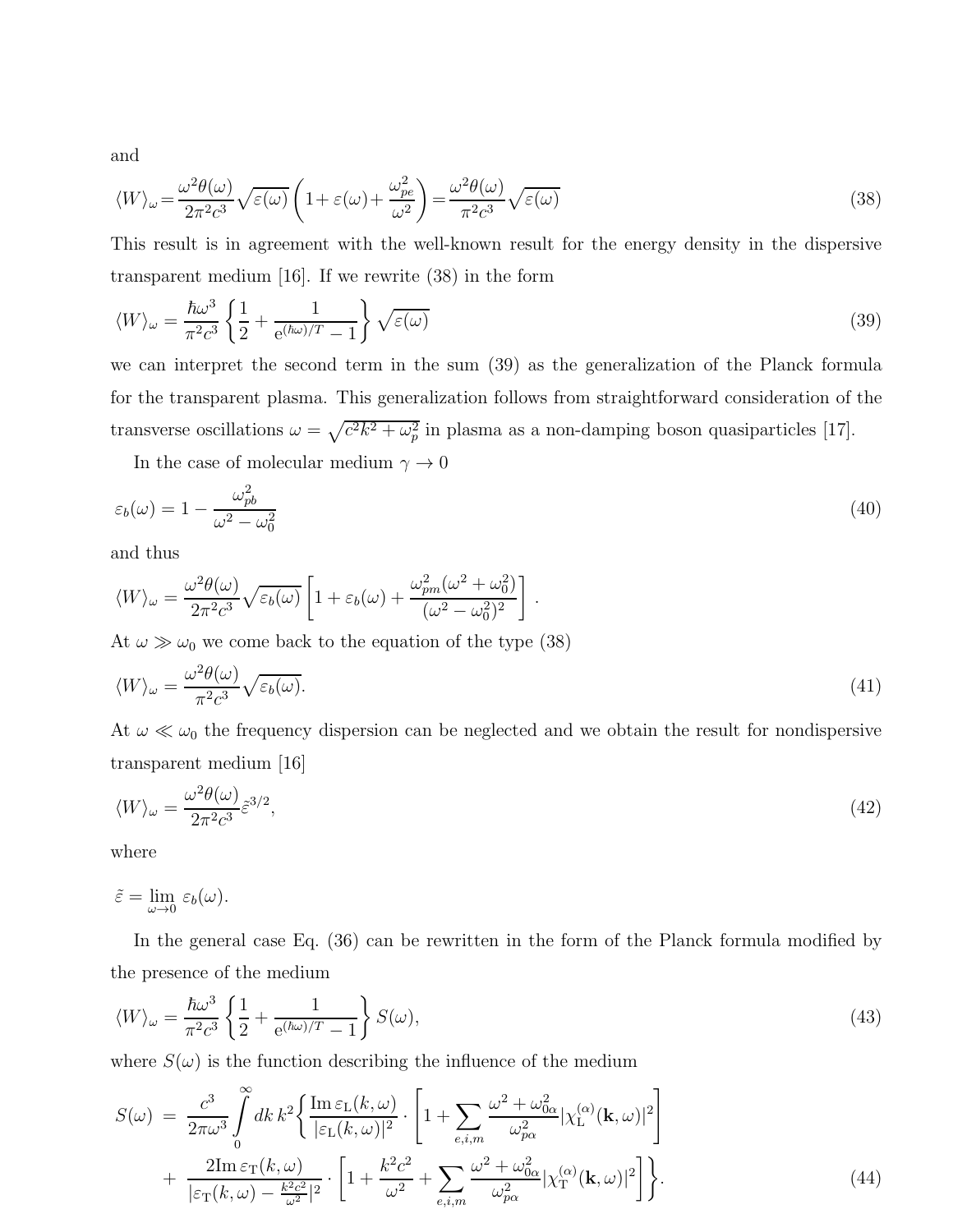Notice, that the alternative approach on the basis of quantized electromagnetic field has been recently proposed in Ref. [18]. The detailed comparison on these two approaches will be the matter of the separate treatment.

Thus, in the present contribution we derive the general relations for the energy density of electromagnetic perturbation in absorptive medium. This approach is based on the equation for the energy balance in the medium  $(10)$  and the assumption, that the distribution function for particles subordinates to the local Maxwellian distribution (11). The representation (43) describes the generalized zero oscillations, depending on temperature and density of medium via the function  $S(\omega)$  (the first term in the brackets) and the modification of the Planck formula (the second term in the brackets).

This work was supported by the Target Program of the Physics and Astronomy Department of the National Academy of Sciences of Ukraine, No. 0117U000240.

- [1] L.D. Landau, E.M. Lifshits. Electrodynamics of Continuous Medium. Pergamon, 1960, 413 p.
- [2] A.I. Akhiezer, I.A. Akhiezer, A.G. Sitenko, K.M. Stepanov, R.V. Polovin. Plasma Electrodynamics. Volume 1. Linear Theory. N.-Y.: Pergamon, 1975, 431 p.
- [3] A.G. Sitenko, V.M. Malnev. Plasma Physics Theory. Chapman and Hall, 1994, 432 p.
- [4] V.L. Ginzburg. Radiofizika. Izv. Vuzov, 4, 74 (1961).
- [5] B.N. Gershman, V.L. Ginzburg. Radiofizika. Izv. Vuzov, 5, 31 (1962).
- [6] V.L. Ginzburg. The Propagation of Electromegnetic Waves in Plasmas. London: Pergamon Press, 1964, 535 p.
- [7] Yu.S. Barash, V.L. Ginzburg. Sov. Phys. Uspekhi, 19, 263-270 (1976).
- [8] S. Ichimaru. Basic Principles of Plasma Physics. A Statistical Approach. Reading, Mass.: Benjamin, 1973, 324 p.
- [9] V.P. Silin, A.A. Rukhadze. Electromagnetic Properties of Plasmas and Plasma-Like Media. Moscow: Gosatomizdat, 1961.
- [10] Yu.L. Klimontovich, H. Wilhelmsson, I.P. Yakimenko, A.G. Zagorodny. Phys.Rep., 175, 263 (1989).
- [11] Yu.L. Klimontovich, AY Shevchenko, IP Yakimenko, AG Zagorodny. Contributions to Plasma Physics, 29 551 (1989).
- [12] Yu.L. Klimontovich. Statistical Physics. N.Y.: Harwood, 1986, 734 p.
- [13] F.S.S. Rosa, D.A.R. Dalvit, and P.W. Miloni. Phys. Rev. A 81:3, 033812 (2010).